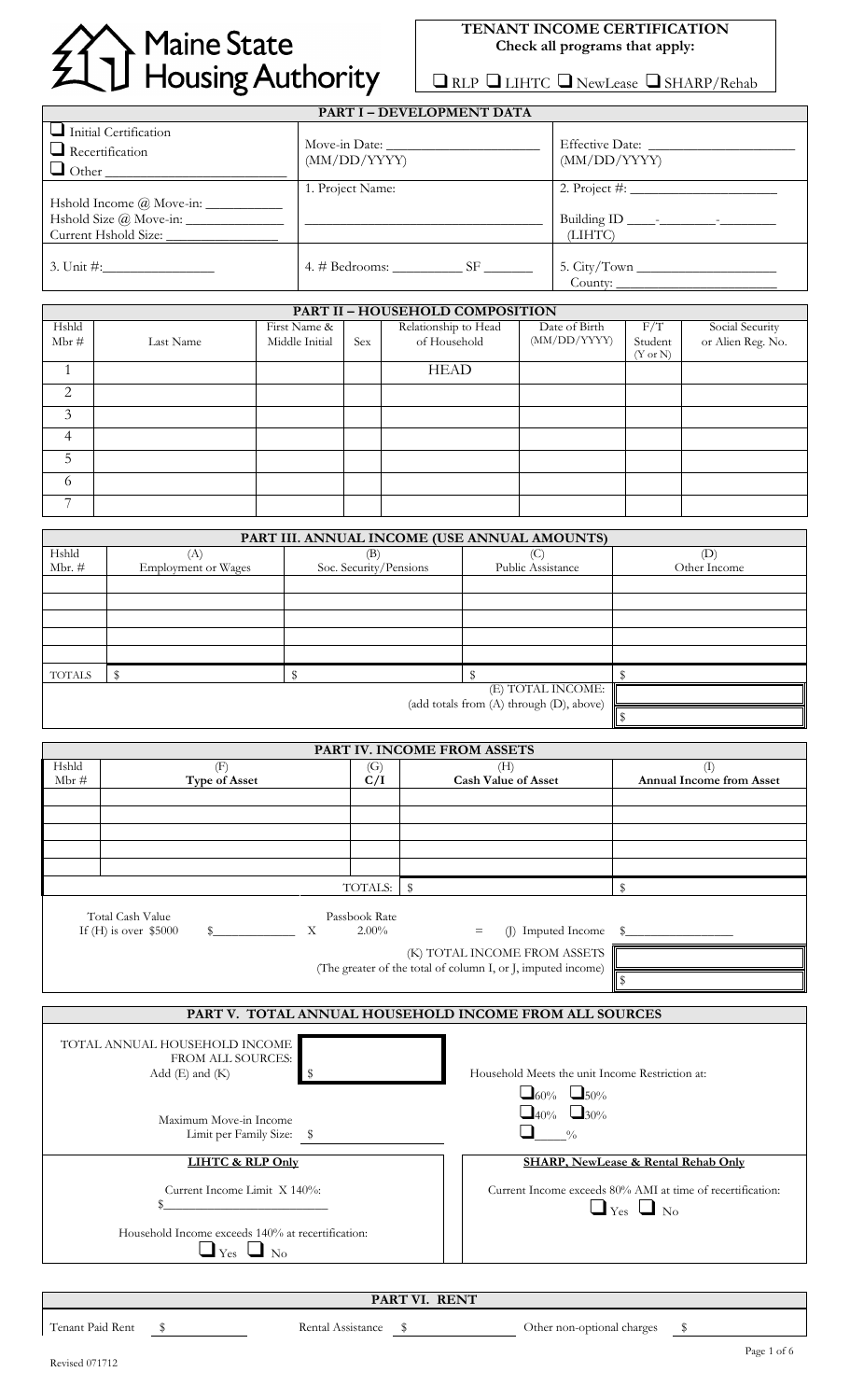| Utility Allowance:<br>For:<br>\$<br>$\Box$ Heat<br>$\Box$ HUD<br>Source of UA:                          | $\Box$ H/W<br>$\Box$ Lights<br>$\Box$ Cooking<br>$\Box$ Other<br>$\Box$ Rural Development<br>$\bigcup$ Other                                                                                                                                                                                                       |
|---------------------------------------------------------------------------------------------------------|--------------------------------------------------------------------------------------------------------------------------------------------------------------------------------------------------------------------------------------------------------------------------------------------------------------------|
| <b>GROSS RENT FOR UNIT:</b><br>Tenant paid rent plus Utility Allowance & other<br>non-optional charges) | Unit Meets<br>Rent Restriction at:<br>$\Box$ 50%<br>$\Box$ 60%                                                                                                                                                                                                                                                     |
| Maximum Rent Limit for this unit: \$                                                                    | $-40\%$ $-30\%$<br>$\frac{0}{0}$                                                                                                                                                                                                                                                                                   |
|                                                                                                         | PART VII. STUDENT STATUS (LIHTC only)                                                                                                                                                                                                                                                                              |
| ARE ALL OCCUPANTS FULL TIME STUDENTS?<br>yes<br>no                                                      | *Student Explanation:<br>TANF/assistance<br>If yes, Enter student explanation*<br>(also attach documentation)<br>Job Training<br>2<br>Single parent/dependent child<br>3<br>Married/joint return<br>Enter<br>The household consists of at<br>$1 - 5$<br>least one student who was previously<br>under foster care. |
|                                                                                                         | PARTVIII DIVESTITURE OF ASSETS (completed by head of household)                                                                                                                                                                                                                                                    |
|                                                                                                         |                                                                                                                                                                                                                                                                                                                    |

Has any household members disposed of any assets within the last 2 years for less than fair market value in excess of \$1,000?

 $yes^*$  and  $yes^*$  and  $yes^*$  and  $yes^*$ \*If Yes, documentation regarding the disposed asset(s) has been obtained and, if applicable, included in Section IV

### **PART IX SUPPLEMENTAL INFORMATION FORM (completed by head of household)**

MaineHousing (MH) requests the following information in order to comply with the Housing and Economic Recovery Act (HERA) of 2008, which requires all Low Income Housing Tax Credit (LIHTC) properties to collect and submit to the U.S. Department of Housing and Urban Development (HUD), certain demographic and economic information on tenants residing in LIHTC financed properties. Although MH would appreciate receiving this information, you may choose not to furnish it. You will not be discriminated against on the basis of this information, or on whether or not you choose to furnish it. If you do not wish to furnish this information, please check the box at the bottom of the page and initial. Enter both Ethnicity and Race codes for each household member (see below for codes).

# **TENANT DEMOGRAPHIC PROFILE**

| $\frac{HH}{Mbr}$ # | Last Name | First Name | Middle<br>Initial | Race | Ethnicity | Disabled |
|--------------------|-----------|------------|-------------------|------|-----------|----------|
|                    |           |            |                   |      |           |          |
| ⌒                  |           |            |                   |      |           |          |
|                    |           |            |                   |      |           |          |
|                    |           |            |                   |      |           |          |
|                    |           |            |                   |      |           |          |
| O                  |           |            |                   |      |           |          |
|                    |           |            |                   |      |           |          |

#### **The Following Race Codes should be used:**

**1** – White – A person having origins in any of the original people of Europe, the Middle East or North Africa.

**2** – Black/African American – A person having origins in any of the black racial groups of Africa. Terms such as "Haitian" or "Negro" apply to this

category. **3** – American Indian/Alaska Native – A person having origins in any of the original peoples of North and South America (including Central America), and who maintain tribal affiliation or community attachment.

**4** – Asian – A person having origins in any of the original peoples of the Far East, Southeast Asia, or the Indian subcontinent including, for example, Cambodia, China, India, Japan, Korea, Malaysia, Pakistan, the Philippine Islands, Thailand, and Vietnam.

**5** – Native Hawaiian/Other Pacific Islander – A person having origins in any of the original peoples of Hawaii, Guam, Samoa, or other Pacific Islands. **6 –** Other

**7 –** Did not respond. **(Please initial below)** 

**Note:** *Multiple racial categories may be indicated as such: 31 – American Indian/Alaska Native & White, 41 – Asian & White, etc.* 

**The Following Ethnicity Codes should be used:**

**1** – Hispanic – A person of Cuban, Mexican, Puerto Rican, South or Central American, or other Spanish culture or origin, regardless of race. Terms such as "Latino" or "Spanish Origin" apply to this category.

**2** – Not Hispanic – A person not of Cuban, Mexican, Puerto Rican, South or Central American, or other Spanish culture or origin, regardless of race. **3** – Did not respond. **(Please initial below)** 

#### **Disability Status:**

 $1 - Yes$ 

If any member of the household is disabled according to Fair Housing Act definition for handicap (disability):

• A physical or mental impairment which substantially limits one or more major life activities: a record of such an impairment; or being regarded as having such an impairment. For a definition of "physical or mental impairment and other terms used, please see 24 CFR 100.201, available at http://www.fairhousing.com/index.cfm?method=page.display&pageID=465.

• "Handicap" does not include current, illegal use of or addiction to a controlled substance.

• An individual shall not be considered to have a handicap solely because that individual is a transvestite.

**2** – No

#### **3** – Did not respond **(Please initial below)**

**Resident/Applicant:** I do not wish to furnish information regarding ethnicity, race and other household composition.

| . .<br>$\overline{\phantom{a}}$ | the property of the con- |  |  |  |
|---------------------------------|--------------------------|--|--|--|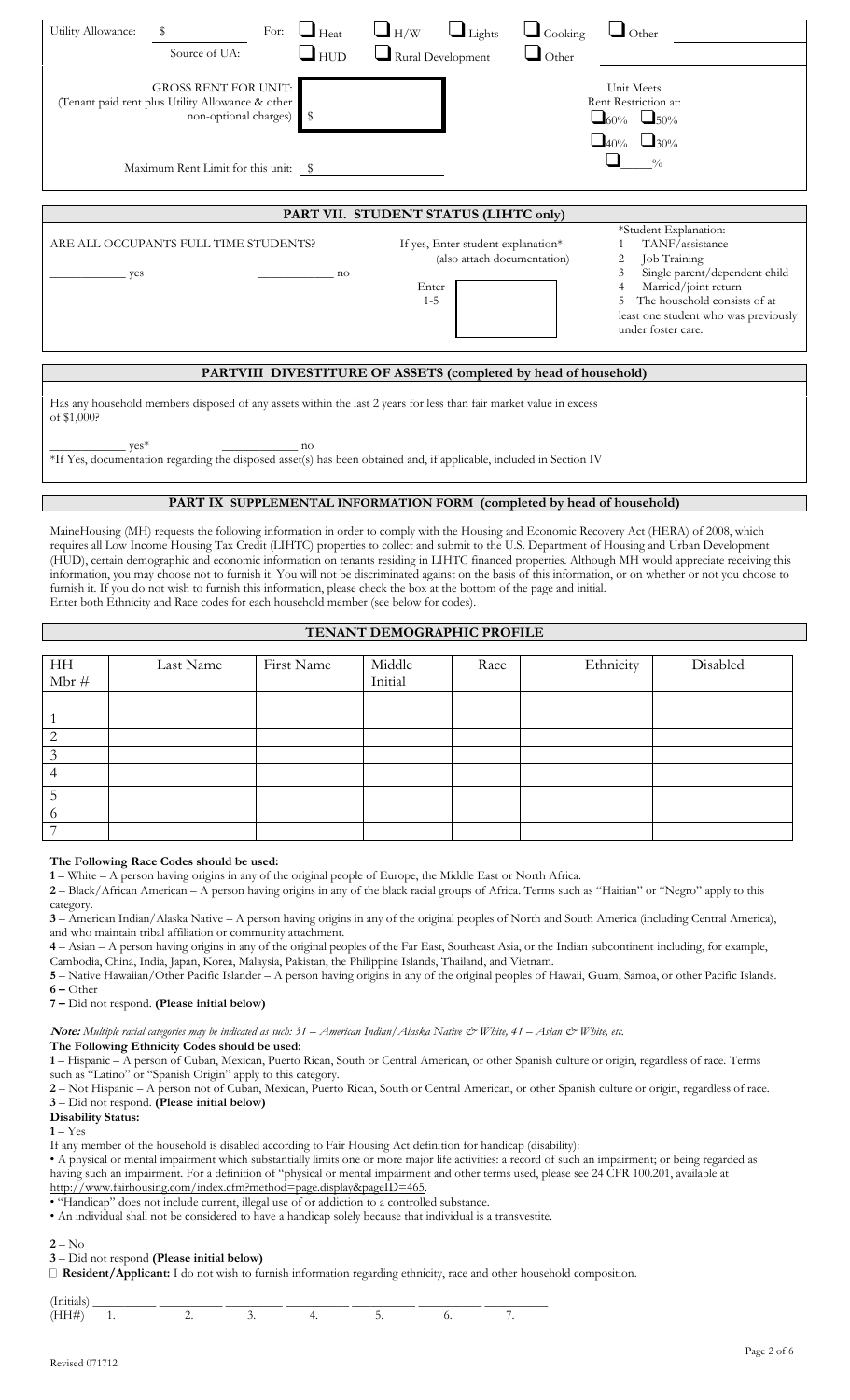#### **SIGNATURES**

The information on this form will be used to determine maximum income eligibility. I/we have provided for each person(s) set forth in Part II acceptable verification of current anticipated annual income. I/we agree to notify the landlord immediately upon any member of the household moving out of the unit or any new member moving in. I/we agree to notify the landlord immediately upon any member becoming a full time student.

Under penalties of perjury, I/we certify that the information presented in this certification is true and accurate to the best of my/our knowledge. The undersigned further understands that providing false representations herein constitutes an act of fraud. False, misleading or incomplete information may result in the termination of the lease agreement.

| SIGNATURE OF LESSEE | DATE | SIGNATURE OF LESSEE | DATE |
|---------------------|------|---------------------|------|
| SIGNATURE OF LESSEE | DATE | SIGNATURE OF LESSEE | DATE |

Based on the representations herein and upon the proofs and documentation required to be submitted, the individual(s) named in Part II of this Tenant Income Certification is/are eligible under the provisions of Section 42 of the Internal Revenue Code, as amended, and the Land Use Restriction Agreement (if applicable), to live in a unit in this Project.

SIGNATURE OF OWNER/REPRESENTATIVE DATE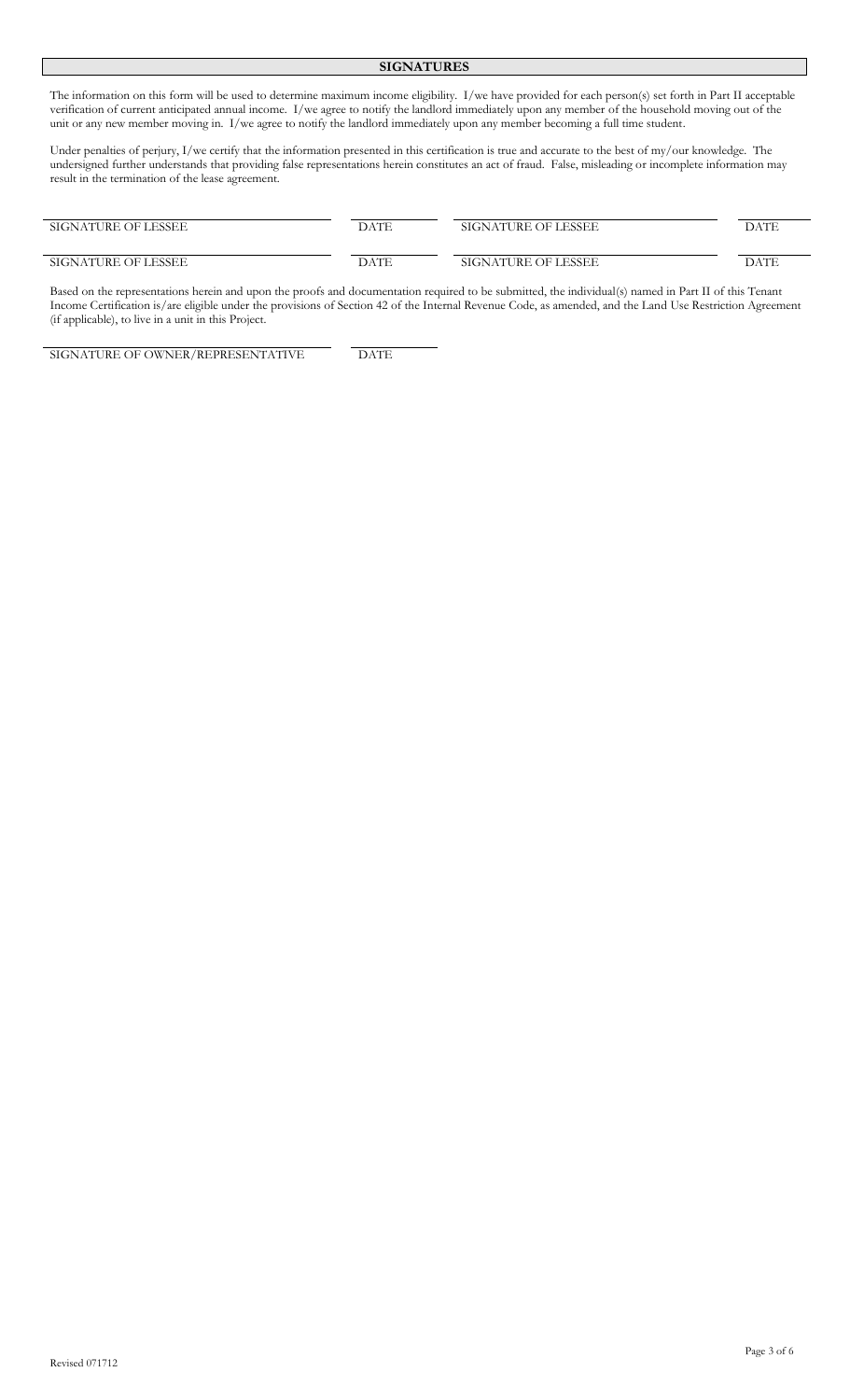# **INSTRUCTIONS FOR COMPLETING THE HOUSING TAX CREDIT PROGRAM TENANT INCOME CERTIFICATION (ver. 5/12)**

This form is to be completed by the owner or its authorized representative.

# **Part I - Development Data**

Check the appropriate box for Initial Certification (move-in), Recertification (annual recertification), or Other. If Other, designate the purpose of the recertification (i.e., a unit transfer, a change in household composition, or other state-required recertification).

| Move-in Date                   | Enter the date the tenant has or will take occupancy of the unit.                                                                                                                                                                                 |
|--------------------------------|---------------------------------------------------------------------------------------------------------------------------------------------------------------------------------------------------------------------------------------------------|
| <b>Effective Date</b>          | Enter the effective date of the certification. For move-in, this should<br>be the move-in date. For annual recertification, this effective date<br>should be no later than one year from the effective date of the<br>previous (re)certification. |
| Hshold Income $\omega$ Move-in | Enter the Gross Annual Household Income at move-in.                                                                                                                                                                                               |
| Hshold Size @Move-in           | Enter the number of family members at the time of move-in.                                                                                                                                                                                        |
| Current Hshold Size            | For recertifications, enter the current size of the household even if it<br>is the same as move-in.                                                                                                                                               |
| 1. Project Name                | Enter the name of the development                                                                                                                                                                                                                 |
| 2. Building ID                 | Enter the Building Identification Number (BIN) assigned to the<br>building (from IRS form 8609). Also enter the building address.                                                                                                                 |
| 3. Unit $#$                    | Enter the unit number.                                                                                                                                                                                                                            |
| 4. # Bedrooms/SF               | Enter the number of bedrooms in the unit and the square footage of<br>the unit.                                                                                                                                                                   |
| 5. County                      | Enter the county in which the building is located.                                                                                                                                                                                                |
|                                | Part II - Household Composition                                                                                                                                                                                                                   |

List all occupants of the unit. State each household member's relationship to the head of household by using one of the following coded definitions:

| H  | <b>Service</b>    | Head of Household     |  | S - Spouse              |
|----|-------------------|-----------------------|--|-------------------------|
| A  |                   | - Adult co-tenant     |  | O - Other family member |
| C. | <b>Contractor</b> | Child.                |  | F - Foster child(ren)   |
|    |                   | L - Live-in caretaker |  | N - None of the above   |
|    |                   |                       |  |                         |

Indicate M for male and F for female. Enter the date of birth of each occupant and their student status. Also enter social security number or alien registration number.

*If there are more than 7 occupants, use an additional sheet of paper to list the remaining household members and attach it to the certification.*

# **Part III - Annual Income**

# **See HUD Handbook 4350.3 for complete instructions on verifying and calculating income, including acceptable forms of verification.**

From the third party verification forms obtained from each income source, enter the gross amount anticipated to be received for the twelve months from the effective date of the (re)certification. Complete a separate line for each income-earning member. List the respective household member number from Part II.

| Column $(A)$          | Enter the annual amount of wages, salaries, tips, commissions, bonuses and other<br>income from employment; distributed profits and/or net income from a business. |
|-----------------------|--------------------------------------------------------------------------------------------------------------------------------------------------------------------|
| Column $(B)$          | Enter the annual amount of Social Security, Supplemental Security Income, pensions,<br>military retirement, etc.                                                   |
| Column(C)             | Enter the annual amount of income received from public assistance (i.e., TANF,<br>general assistance, disability, etc.).                                           |
| Column $(D)$          | Enter the annual amount of alimony, child support, unemployment benefits or any<br>other income regularly received by the household.                               |
| Column $(E)$          | Add the totals from columns (A) through (D), above. Enter this amount.                                                                                             |
| <b>Revised 071712</b> |                                                                                                                                                                    |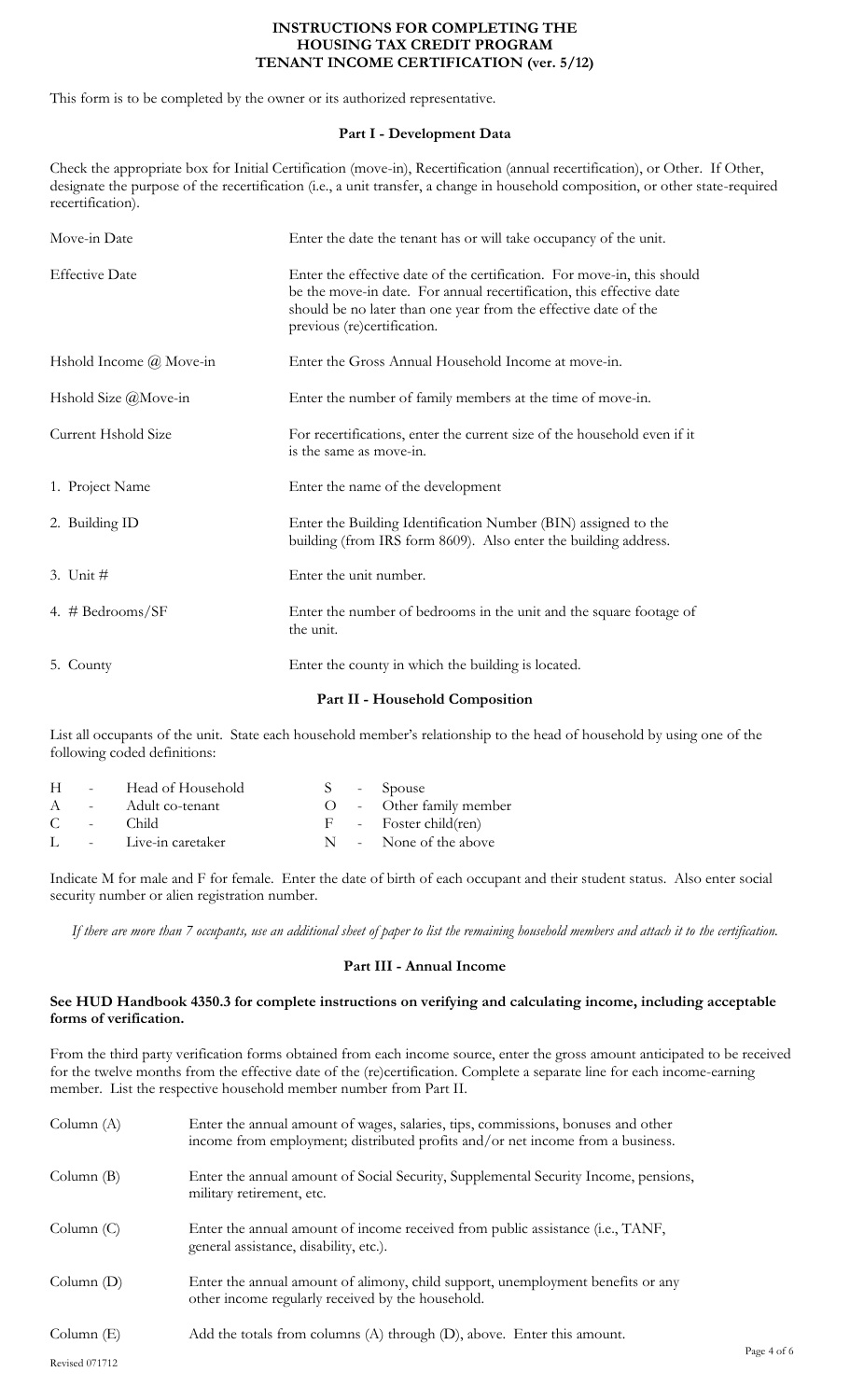# **See HUD Handbook 4350.3 for complete instructions on verifying and calculating income from assets, including acceptable forms of verification.**

From the third party verification forms obtained from each asset source, list the gross amount anticipated to be received during the twelve months from the effective date of the certification. List the respective household member number from Part II and complete a separate line for each member.

| Column $(F)$  | List the type of asset (i.e., checking account, savings account, etc.)                                                                                                                                                                |
|---------------|---------------------------------------------------------------------------------------------------------------------------------------------------------------------------------------------------------------------------------------|
| Column(G)     | Enter C (for current, if the family currently owns or holds the asset), or I (for<br>imputed, if the family has disposed of the asset for less than fair market value within<br>two years of the effective date of (re)certification. |
| Column(H)     | Enter the cash value of the respective asset.                                                                                                                                                                                         |
| Column(I)     | Enter the anticipated annual income from the asset (i.e., savings account balance<br>multiplied by the annual interest rate).                                                                                                         |
| <b>TOTALS</b> | Add the total of Column (H) and Column (I), respectively.                                                                                                                                                                             |

If the total in Column (H) is greater than \$5,000 you must do an imputed calculation of asset income. Enter the Total Cash Value, multiply by 2% and enter the amount in (J), Imputed Income.

Column (K) Enter the greater of the total in Column (I), or (J).

# **Part V - Total Annual Household Income from all sources**

| Total Annual Household Income<br>From all Sources | Enter the total of $(E)$ and $(K)$ .                                                                                                                                                                                                                                                                                                  |
|---------------------------------------------------|---------------------------------------------------------------------------------------------------------------------------------------------------------------------------------------------------------------------------------------------------------------------------------------------------------------------------------------|
| Maximum Income Limit per<br>Family Size           | Enter the Maximum Move-in Income Limit for the household size.                                                                                                                                                                                                                                                                        |
| Household Meets Income<br>Restriction at          | Check the appropriate box for the income restriction that the<br>household meets according to the unit income target specified by the<br>set-aside(s) for the project.                                                                                                                                                                |
| Current Income Limit X 140%                       | For recertifications only. Multiply the current Maximum Move-in<br>Income Limit by 140% and enter the total. Below, indicate whether<br>the household income exceeds that total. If the Gross Annual<br>Income at recertification is greater than 140% of the current income<br>limit, then the available unit rule must be followed. |
|                                                   | Part VI - Rent                                                                                                                                                                                                                                                                                                                        |
| Tenant Paid Rent                                  | Enter the amount the tenant pays toward rent (not including rent<br>assistance payments such as Section 8).                                                                                                                                                                                                                           |
| Rent Assistance                                   | Enter the amount of rent assistance, if any.                                                                                                                                                                                                                                                                                          |
| <b>Utility Allowance</b>                          | Enter the utility allowance. If the owner pays all utilities, enter zero.                                                                                                                                                                                                                                                             |
| Other non-optional charges                        | Enter the amount of non-optional charges, such as garage rent,<br>storage lockers, charges for services provided by the development,<br>etc.                                                                                                                                                                                          |
| Gross Rent for Unit                               | Enter the total of Tenant Paid Rent plus Utility Allowance and other<br>non-optional charges.                                                                                                                                                                                                                                         |
| Maximum Rent Limit for this unit                  | Enter the maximum allowable gross rent for the unit.                                                                                                                                                                                                                                                                                  |
| Unit Meets Rent Restriction at                    | Check the appropriate rent restriction that the unit meets according<br>to what is required by the set-aside(s) for the project.                                                                                                                                                                                                      |

# **Part VII - Student Status**

If all household members are full time\* students, check "yes". If at least one household member is not a full time student, check "no".

If "yes" is checked, the appropriate exemption must be listed in the box to the right. If none of the exemptions apply, the household is ineligible to rent the unit.